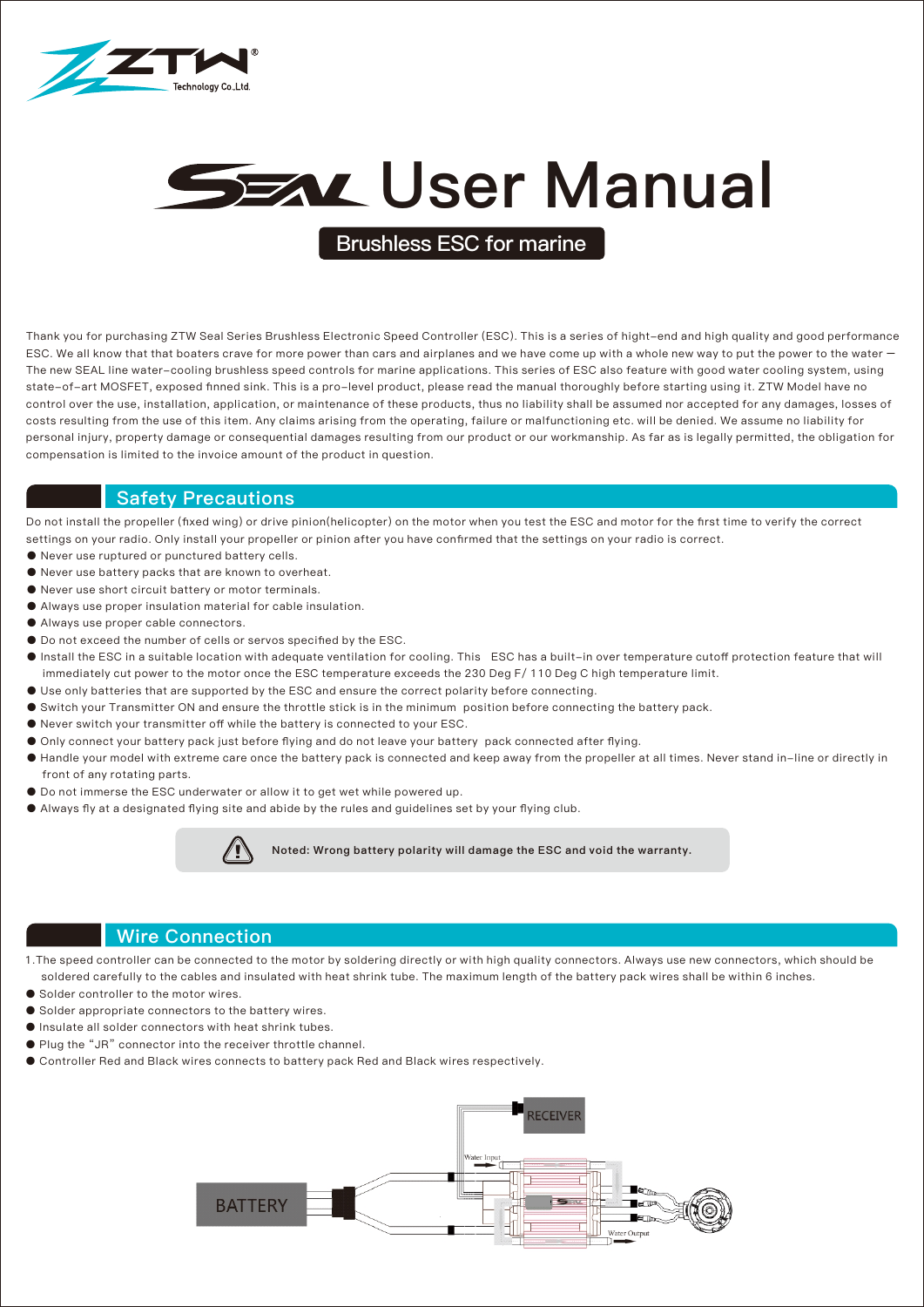## **Specifications**

| Type              | PN#Model | Cont.\Burst<br>Current(A) | <b>Battery cell</b><br>NiXX/Lipo | <b>BEC Output</b> | Weight $(q)$ | Size (mm)<br>$W^*L^*H$ | User<br>Program |
|-------------------|----------|---------------------------|----------------------------------|-------------------|--------------|------------------------|-----------------|
| Seal 70A SBEC 5A  | 6070200  | 70A\90A                   | $5-18NC/2-6Lipo$                 | 5.5V/5A           | 113          | 49*66*23               | <b>YES</b>      |
| Seal 90A SBEC 5A  | 6090200  | 90A\110A                  | $5-18NC/2-6Lipo$                 | 5.5V/5A           | 113          | 49*66*23               | <b>YES</b>      |
| Seal 130A SBEC 8A | 6130200  | 130A\150A                 | $5-18NC/2-6Lipo$                 | 5.5V/8A           | 171          | 62*65*24               | <b>YES</b>      |
| Seal 160A SBEC 8A | 6160200  | 160A\180A                 | $5-18NC/2-6Lipo$                 | 5.5V/8A           | 171          | 62*65*24               | <b>YES</b>      |
| Seal 200A SBEC 8A | 6200300  | 200A\300A                 | $5-24NC/2-8Lipo$                 | 6V/8A             | 230          | 50*90*41               | <b>YES</b>      |
| Seal 120A OPTO HV | 6120400  | 120A\150A                 | 18-38NC/6-12Lipo                 | <b>NONE</b>       | 125          | 62*65*24               | <b>YES</b>      |
| Seal 150A OPTO HV | 6150400  | 150A\180A                 | 18-38NC/6-12Lipo                 | <b>NONE</b>       | 130          | 62*65*24               | <b>YES</b>      |
| Seal 300A OPTO HV | 6300400  | 300A\1000A                | 18-42 NC/6-14 Lipo               | <b>NONE</b>       | 640          | 146*84*29              | <b>YES</b>      |
| Seal 500A OPTO    | 6500500  | 500A\2000A                | 18-42 NC/6-14Lipo                | <b>NONE</b>       | 949          | 105*185*28             | <b>YES</b>      |

#### Features

1.Programmable two way mode.

- 2.over-heat protection, low-voltage protection and lost-signal protection.
- 3.Secondary sub-menu setting by LCD program card or PC interface.
- 4.Firmware updating by PC interface.
- 5.Unique metal shape designing gives your new fashion visual impact.
- 6.Super smooth and accurate throttle linearity.
- 7.Support and match with most of the motors, including high RPM motors.
- 8.Programmable motor timing.
- 9.Utilizes new smaller MOSFET technology to minimize weight.
- 10.Auto motor shut down if signal is lost or there is interference.
- 11.Insterted Anti-spark circuit on the PCB.

## Throttle Calibration

The ZTW ESC features Automatic Throttle Calibration to attain the smoothest throttle response and resolution throughout the entire throttle range of your transmitter. This step is done once to allow the ESC to "learn and memorize" your Transmitter's throttle output signals and only repeated if you change your transmitter.We have two modes for the direction : one direction mode and two direction mode.You can choose different mode by different throttle calibration method .

#### 1.One direction mode

Step 1. Switch your Transmitter ON and set the throttle stick to its maximum position .

Step 2. Connect the battery pack to the ESC. Wait for about 2 seconds, the motor will beep for twice, then put the throttle in the MINIMUM position, the motor will also beep, which indicates that your ESC has got the signal range of the throttle from your transmitter.

#### 2.Two direction mode

Step 1. Switch your Transmitter ON and set the throttle stick to its maximum position .

Step 2. Connect the battery pack to the ESC. Wait for about 2 seconds, the motor will beep for twice, then put the throttle in the NEUTRAL position, the motor will also beep, which indicates that your ESC has got the signal range of the throttle from your transmitter.

#### Entering the programming Mode

- Turn on your radio and set the throttle stick to top position (100%).
- Plug the battery pack into your controller.
- Wait for 2 seconds, you will hear 4 groups of two sets of fast beeps, after this you will hear four single beeps to indicate you have successfully entered the programming mode.

#### Selecting the Programmable Item

The Programming items are arranged in Sequence, each Programmable Item is equivalent to an audible tone emitting for four times. You will hear 8 tones in a loop with the following sequence. When the desired tone for the Programmable Item is reached, move the throttle stick down to its minimum position. The motor will emit one special tone confirming the desired programmable item has been entered.

## Selecting the Desired Value

The motor has been emitting sequentially. If the desired value of the programmable item is reached, set the throttle stick to its maximum position. The motor will emit one special tone confirming the new setting is saved.

## Disconnecting the Battery

If you don't want to go on to programming, disconnect the battery pack directly. If you want to go on to programming, keep waiting to the next programmable item to select the value you need.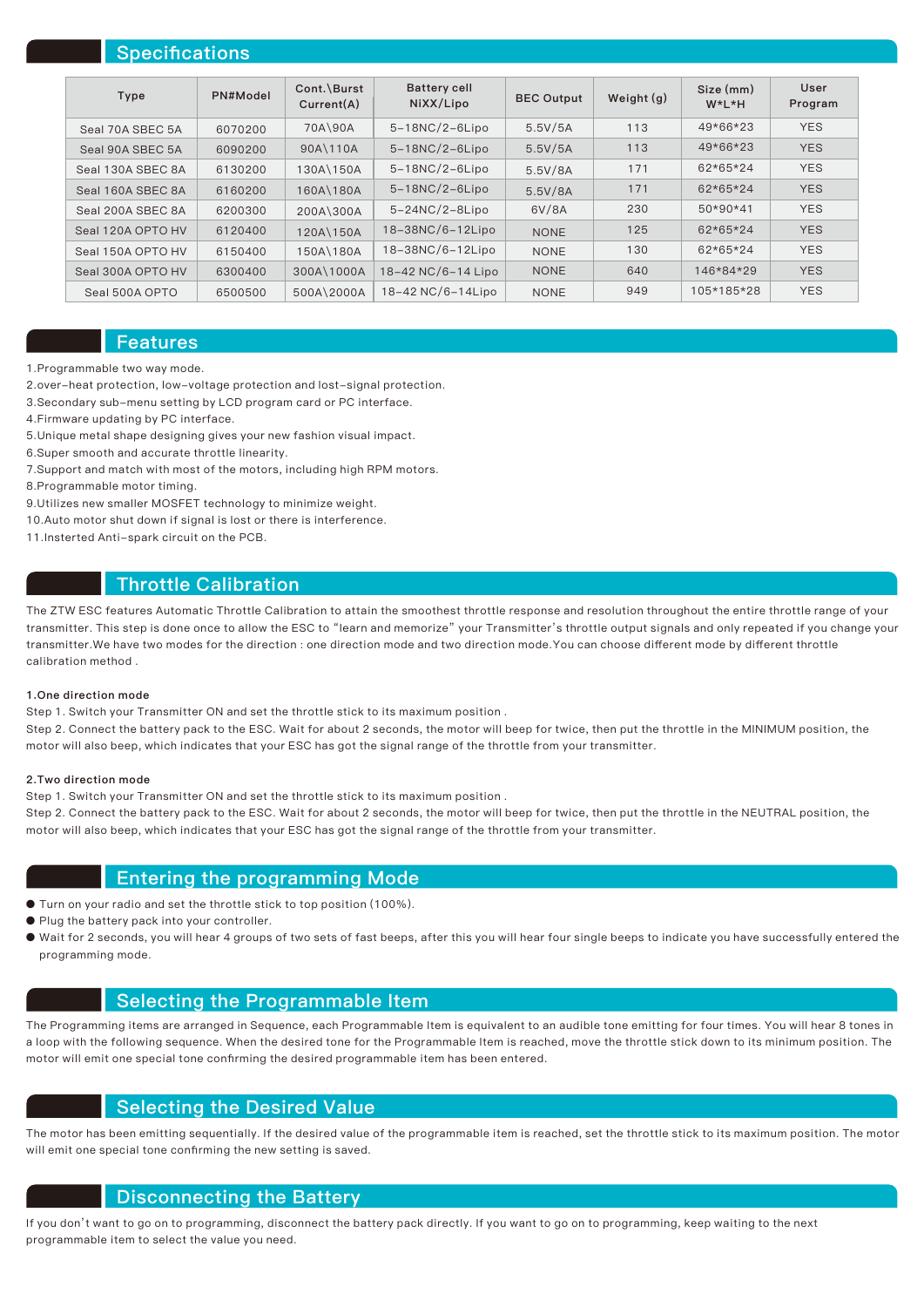

Note: You could also select the LCD program card to program your desired function. Program card is as the option spare part, its programming procedure is described in the LCD program card user manual.

## Programming Menu 1- Brake Type

- 1.Turn on your radio and set the throttle stick to top position (100%)
- 2. Plug the battery pack into your controller
- 3. Wait for 2 seconds, you will hear 4 groups of two sets of fast beeps, after this you will hear single short beep indicates you are at Brake menu, You will hear this beep four times please make choice before it enters into next selection.
- 4. Then pull the throttle stick to minimum position, you will hear a music tone to confirm you enter into the Brake sub-menu
- 5. Brake type options will be indicated in beeps in sequence ( For beeps code please refer to "The Tones Sequence and Code")
- 6. Move your stick to top position when you hear the desired option, then you will hear a music tone to confirm that you have set your brake type and saved.
- 7. You will enter into next menu after short moment for further settings; or unplug the battery to exit the programmable mode.

## Programming Menu 2- Battery Type

- 1.Turn on your radio and set the throttle stick to top position (100%).
- 2. Plug the battery pack into your controller.
- 3. Wait for 2 seconds, you will hear 4 groups of two sets of fast beeps, after this you will hear 2 short beeps indicates you are at Battery menu. You will hear this beep four times please make choice before it enters into next selection.
- 4. Then pull the throttle stick to minimum position, you will hear a music tone to confirm you enter into the Battery Type sub-menu.
- 5. Battery type options will be indicated in beeps in sequence ( For beeps code please refer to "The Tones Sequence and Code").
- 6. Move your stick to top position when you hear the desired option, then you will hear a music tone to confirm that you have set your brake type and saved.
- 7. You will enter into next menu after short moment for further settings; or unplug the battery to exit the programmable mode.

#### Programming Menu 3- Voltage Cutoff Threshold

- 2.8V/50%/ 3.0V/60%/ 3.2V/65%/No Protection
- 1.Turn on your radio and set the throttle stick to top position (100%).
- 2. Plug the battery pack into your controller.
- 3. Wait for 2 seconds, you will hear 4 groups of two sets of fast beeps, after this you will hear 3 short beeps indicates you are at Voltage Cutoff Threshold menu. You will hear this beep four times please make choice before it enters into next selection.
- 4. Then pull the throttle stick to minimum position, you will hear a music tone to confirm you enter into the Voltage Cutoff Threshold sub-menu.
- 5. Voltage Cutoff Threshold will be indicated in beeps in sequence ( For beeps code please refer to "The Tones Sequence and Code").
- 6. when you hear the desired option move your stick to top position, then you will hear a music tone to confirm that you have set your Voltage Cutoff Threshold and saved.
- 7. You will enter into next menu after short moment for further settings; or unplug the battery to exit the programmable mode.

#### $\Lambda$  Note:

- 1) For Li-xx packs- number of cells are automatically calculated and requires no user input apart from defining the battery type. This ESC provides 4 setting options for the low voltage protection threshold; 2.8V/ 3.0V/3.2V/No Protection. For example: the voltage cutoff options for an 11.1V/ 3 cell Li-Po pack would be 8.4V (Low)/ 9.0V (Med)/ 9.6V (High).
- 2) For Ni-xx/Life packs-low / medium / high cutoff voltages are 50%/60%/65% of the initial voltage of the battery pack. For example: A fully charged 6 cell NiMh pack's voltage is 1.44V x 6=8.64V, when "LOW" cutoff voltage is set, the cutoff voltage is: 8.64V x 50%=4.3V and when "Medium" of "High" is set, the cutoff voltage is now 8.64V X 65%=5.61V.

## Programming Menu 4-Restore Factory Setup

- 1.Turn on your radio and set the throttle stick to top position (100%).
- 2. Plug the battery pack into your controller.
- 3. Wait for 2 seconds, you will hear 4 groups of two sets of fast beeps, after this you will hear four 4 short beeps indicates you are at Restore Factory Setup menu. You will hear this beep four times please make choice before it enters into next selection.
- 4. Then pull the throttle stick to minimum position, you will hear a music tone to confirm you enter into the Restore Factory Setup sub-menu.
- 5. There is only one option for this selection( For beeps code please refer to "The Tones Sequence and Code").
- 6. when you hear the desired option move your stick to top position, then you will hear a music tone to confirm that you have set your Motor Timing and saved. 7. You will enter into next menu after short moment for further settings; or unplug the battery to exit the programmable mode.
- \* Auto ESC determines the optimum motor timing automatically.
- $* 2^{\circ}$  and  $8^{\circ}$  Set for most of in–runner motors.
- \* 15° and 22° –Set for motors with 6 or more poles.
- \* 30° Setting for motors with more poles.

In most cases, automatic timing works well for all types of motors. However for high efficiency we recommend the Low timing setting for 2 pole motors (general in-runners) and high timing for 6 poles and above (general out-runners). For higher speed, High timing can be set. Some motors require different timing setups therefore we suggest you to follow the manufacturer recommended setup.



Note: Run your motor on the ground first after making any changes to your motor timing!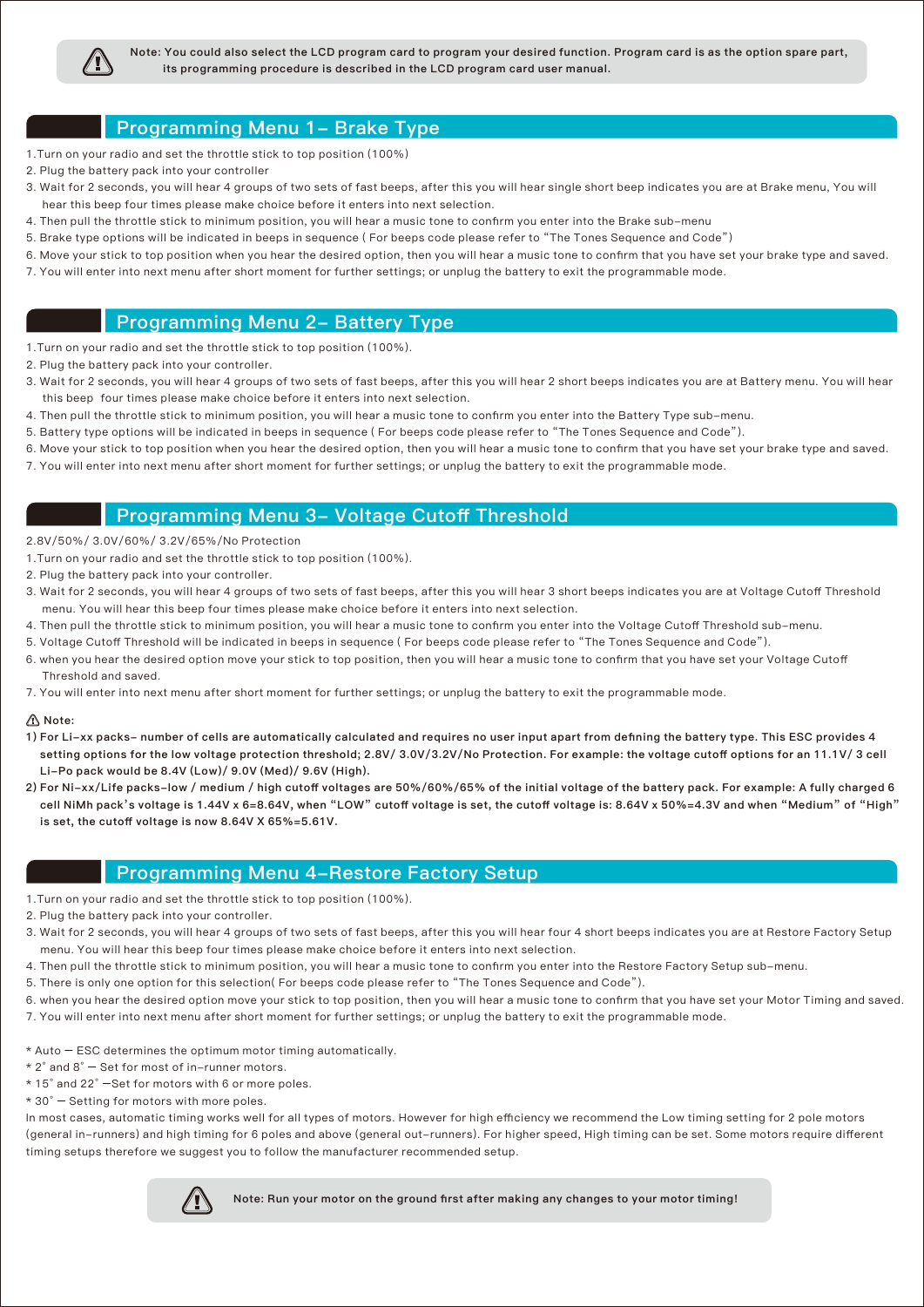## Programming Menu 6-Motor Rotation

In most cases motor rotation is usually reversed by swapping two motor wires. However, in cases where the motor cables have been directly soldered the ESC cables, motor rotation can be reversed by changing the value of setting on the ESC.

- 1. Turn on your radio and set the throttle stick to top position (100%).
- 2. Plug the battery pack into your controller.
- 3. Wait for 2 seconds, you will hear 4 groups of two sets of fast beeps, after this you will hear 1 long beep and 1 short beeps indicates you are at Motor Rotation menu. You will hear this beep four times please make choice before it enters into next selection.
- 4. Then pull the throttle stick to minimum position, you will hear a music tone to confirm you enter into the Motor Rotation sub-menu.
- 5. Motor Rotation options will be indicated in beeps in sequence ( For beeps code please refer to "The Tones Sequence and Code").
- 6. when you hear the desired option move your stick to top position, then you will hear a music tone to confirm that you have set your Motor Rotation and saved.
- 7. You will enter into next menu after short moment for further settings; or unplug the battery to exit the programmable mode.

## Programming Menu 7- Start-up Rate

- 1. Turn on your radio and set the throttle stick to top position (100%).
- 2. Plug the battery pack into your controller.
- 3. Wait for 2 seconds, you will hear 4 groups of two sets of fast beeps, after this you will hear 1 long beep and 2 short beeps indicates you are at Start-up Rate menu. You will hear this beep four times please make choice before it enters into next selection.
- 4. Then pull the throttle stick to minimum position, you will hear a music tone to confirm you enter into the Start-up Rate sub-menu.
- 5. Start-up Rate options will be indicated in beeps in sequence ( For beeps code please refer to "The Tones Sequence and Code").
- 6. when you hear the desired option move your stick to top position, then you will hear a music tone to confirm that you have set your Start-up Rate and saved.
- 7. You will enter into next menu after short moment for further settings; or unplug the battery to exit the programmable mode.

#### $\Lambda$  Note:

- \* Low (10%-15%-20%) Sets ESC start up strength for the motors which needs low start up current.
- \* Mid (25%-30%-35%) Sets ESC start up strength for the motors which needs mid start up current.
- \* High (40%-45%-50%) Sets ESC start up strength for the motors which needs high start up current.

## Programming Menu 8-Low Voltage Cutoff Type

- 1. Turn on your radio and set the throttle stick to top position (100%).
- 2. Plug the battery pack into your controller.
- 3. Wait for 2 seconds, you will hear 4 groups of two sets of fast beeps, after this you will hear 3 long beeps indicates you are at Low Voltage Cutoff Type menu. You will hear this beep four times please make choice before it enters into next selection.
- 4. Then pull the throttle stick to minimum position, you will hear a music tone to confirm you enter into the Low Voltage Cutoff sub-menu.
- 5. Low Voltage Cutoff type options will be indicated in beeps in sequence ( For beeps code please refer to "The Tones Sequence and Code").
- 6. when you hear the desired option move your stick to top position, then you will hear a music tone to confirm that you have set your Voltage Cutoff Threshold and saved.
- 7. You will enter into next menu after short moment for further settings; or unplug the battery to exit the programmable mode.

#### Noted:

- \* Reduce Power ESC reduces motor power when the pre-set Low Voltage Protection Threshold value is reached. (Recommended).
- \* Cut Off Power ESC instantly cuts motor power when the pre-set Low Voltage Protection Threshold value is reached.

#### The Tones Sequence and Code

| 1. Beep-                      | Brake Type (1 short beep)                            |
|-------------------------------|------------------------------------------------------|
| 2. Beep-Beep-                 | Battery Type (2 short beeps)                         |
| 3. Beep-Beep-Beep-            | Cut off Voltage Threshold (3 short beeps)            |
| 4. Beep-Beep-Beep-Beep-       | Restore Factory Setup Defaults (4 short beeps)       |
| $5. Beep---$                  | Motor Timing (1 long beep)                           |
| $6. Beep---Beep-$             | Motor Rotation (1 long tone 1 short beep)            |
| 7. Beep-----Beep- Beep-       | Start up Strength (1 long tone 2 short beeps)        |
| 8. Beep-----Beep- Beep- Beep- | Low Voltage Cut off Type (1 long tone 3 short beeps) |
|                               |                                                      |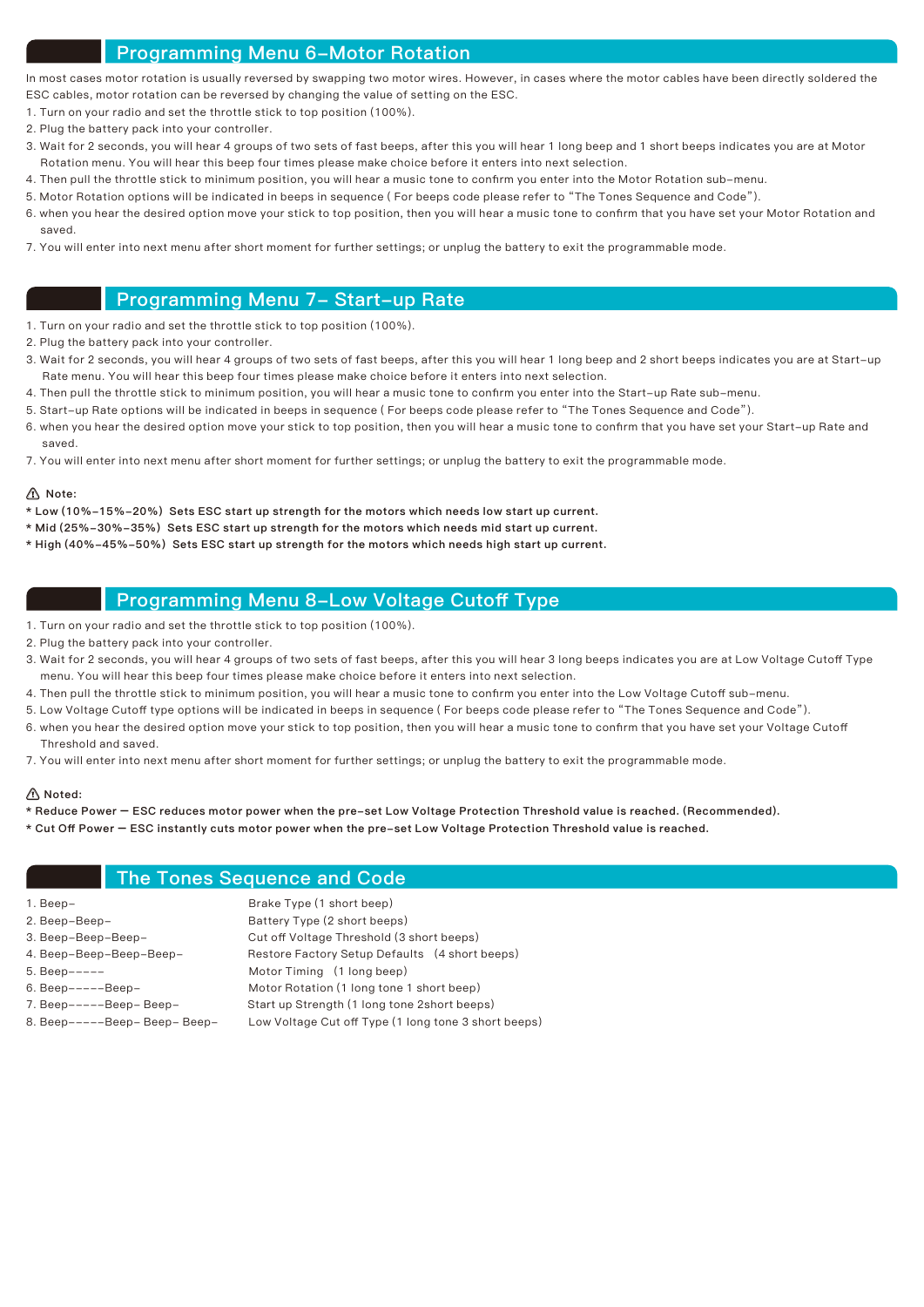## Remark: One long tone "Beep-----" is equal to five short tones "Beep-"

| Tone of<br>value<br>Prog.Item            | BEEP-            | BEEP-<br>BEEP-   | BEEP-<br>BEEP-<br>BEEP- | BEEP-<br>BEEP-<br>BEEP-<br>BEEP- | <b>BEEP</b><br>----- | <b>BEEP</b><br>BEEP- | <b>BEEP</b><br>BEEP-<br>BEEP- | <b>BEEP</b><br>-----<br>BEEP-<br>BEEP-<br>BEEP- | $BEEP---$<br>BEEP-BEEP-<br>BEEP-BEEP- |
|------------------------------------------|------------------|------------------|-------------------------|----------------------------------|----------------------|----------------------|-------------------------------|-------------------------------------------------|---------------------------------------|
| Brake Type                               | <b>Brake OFF</b> | Soft Brake       | Mid Brake               | Hard Brake                       |                      |                      |                               |                                                 |                                       |
| <b>Battery Type</b>                      | NiCd/NiMH        | LiPo             | LiFe                    |                                  |                      |                      |                               |                                                 |                                       |
| Cut Off Voltage<br>Threshold             | 2.8V/50%         | 3.0V/60%         | 3.2V/65%                | No<br>Protection                 |                      |                      |                               |                                                 |                                       |
| <b>Restore Factory</b><br>Setup Defaults |                  |                  |                         |                                  | BEEP-                |                      |                               |                                                 |                                       |
| Motor Timing                             | Auto             | 2 <sup>°</sup>   | 8 <sup>°</sup>          | 15 <sup>°</sup>                  | $22^{\degree}$       | 30 <sup>°</sup>      |                               |                                                 |                                       |
| Motor Rotation                           | Forward          | Reverse          |                         |                                  |                      |                      |                               |                                                 |                                       |
| Start Up<br>Strength                     | 10%              | 15%              | 20%                     | 25%                              | 30%                  | 35%                  | 40%                           | 45%                                             | 50%                                   |
| Low Voltage<br>Cut Off Type              | Reduce<br>Power  | Cut Off<br>Power |                         |                                  |                      |                      |                               |                                                 |                                       |

#### Alert Tones

The ZTW ESC is equipped with audible alert tones to indicate abnormal conditions at power up.

- 1. Continuous beeping tone (\*\*\*\*) Indicates that throttle stick is not in the minimum position.
- 2. Single beeping tone followed by a one second pause  $(* * * *)$  Indicates that the battery pack voltage exceeds the acceptable range. (The ESC automatically checks and verifies the battery voltage once the battery is connected).

#### Using Your New ESC

Improper polarity or short circuit will damage the ESC therefore it is your responsibility to double check all plugs for proper polarity and first fit BEFORE connecting the battery pack.

#### Built-in Intelligent ESC Safety Functions

1. Over-heat protection: When the temperature of ESC exceeds 110 deg C, the ESC will reduce the output power to allow it too cool.

2. Lost Throttle signal protection: The ESC will automatically cut power to the motor when it detects a lost of throttle signal for 2 seconds, then the motor will emit continuous beeping tone.

#### ZTW LCD Program Card

LCD program Card Can be used as follows:

Working as an individual device to set the parameters of ESC.

#### Specification:

| Dimension              | Weight | Power supply  |
|------------------------|--------|---------------|
| 91mm*54mm*18mm (L*W*H) | 68g    | DC 5.0V~12.0V |

#### How to connect the LCD program card:

- 1. Disconnect the battery from the ESC;
- 2. Disconnect the signal cable of the ESC from the receiver; then plug it into the socket marked with  $( \text{I} \oplus \odot )$
- 3. Connect the battery to the ESC and turn on the ESC.
- 4. ZTW Version/Date will be displayed on the LCD screen when ESC is connected, then press any buttons "Ready to connect ESC" will be showed on the LCD Screen, this means that connection between LCD and ESC is established.

If the data connection between LCD and ESC is failed, the LCD Screen is always showing (Ready to connect ESC); Please check if signal wire is connected correctly; if not repeat step1-3.

- 5. If the connection is established successfully, the first programmable item will be displayed on LCD screen. It's ready to set the parameters now.
- Note1: Please strictly connect according to the above sequence. The sequence of step 2 and step 3 can not be reversed. Otherwise, the LCD program card can not work properly.
- Note2: A separate power is needed if the ESC is without BEC.

Connect an additional power (5-12V) to the socket marked with  $(\Theta \Theta)$  on the left of the LCD program card for power supply. Please be sure that the polarity is connected correctly.Plug the signal wire into the socket marked with(  $\mathcal{V}\oplus\Theta$  )first. Then connect an additional power (5-12V) to the socket marked with ( $\oplus\Theta$ ). Then switch on the ESC. If the sequence is wrong, LCD will not work properly.

Note3: The power supply should be lower than 12V, or the program card will be damaged.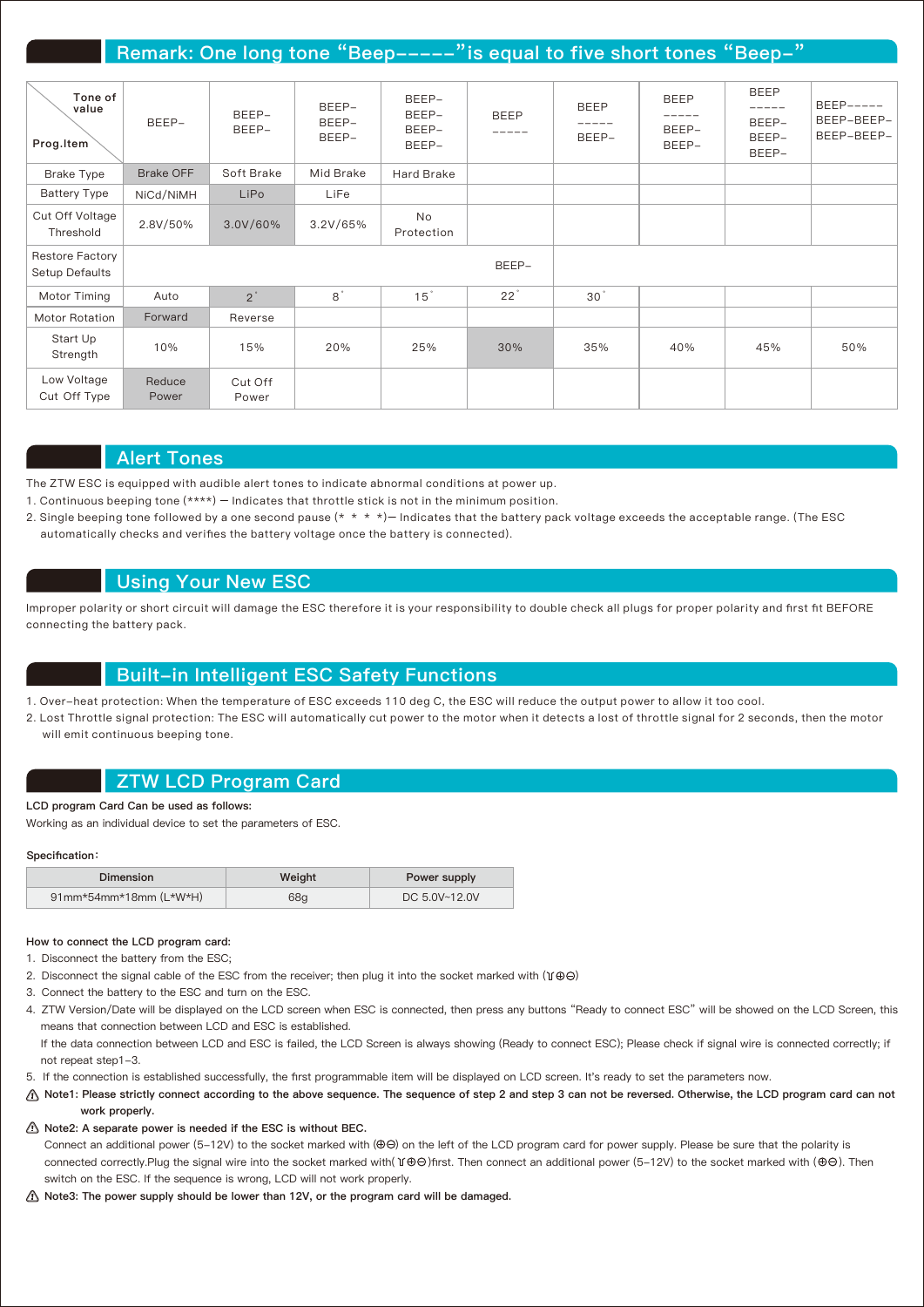#### Operation:

a) Working as an individual device to program the ESC



## Trouble Shooting

| Trouble                                                                                                                                                               | <b>Possible Reason</b>                                                     | Action                                                                                                                                                                                                                                                                                           |  |
|-----------------------------------------------------------------------------------------------------------------------------------------------------------------------|----------------------------------------------------------------------------|--------------------------------------------------------------------------------------------------------------------------------------------------------------------------------------------------------------------------------------------------------------------------------------------------|--|
| Motor doesn't work, but there are audible tones<br>signalling the number of cells after powering up<br>ESC.                                                           | The ESC throttle calibration has not set up.                               | Set up the ESC throttle calibration.                                                                                                                                                                                                                                                             |  |
|                                                                                                                                                                       | Poor/loose Connection between battery Pack<br>and ESC.                     | Clean connector terminals or replace connector.                                                                                                                                                                                                                                                  |  |
|                                                                                                                                                                       | No power                                                                   | Replace with a freshly charged battery pack.                                                                                                                                                                                                                                                     |  |
| Motor doesn't work and no audible tone emitted<br>after connecting the battery. Servos are not                                                                        | Poor soldered connections (dry joints)                                     | Re-solder the cable connections                                                                                                                                                                                                                                                                  |  |
| working either.                                                                                                                                                       | Wrong battery cable polarity                                               | Check and verify cable polarity                                                                                                                                                                                                                                                                  |  |
|                                                                                                                                                                       | ESC throttle cable connected to receiver in the<br>reverse polarity        | Check the ESC cable connected to the ESC to<br>ensure the connectors are in the correct polarity.                                                                                                                                                                                                |  |
|                                                                                                                                                                       | <b>Faulty ESC</b>                                                          | Replace ESC                                                                                                                                                                                                                                                                                      |  |
| Motor doesn't work and no audible tone emitted                                                                                                                        | Poor / loose connection between ESC and motor                              | Clean connector terminals or replace connectors.                                                                                                                                                                                                                                                 |  |
| after connecting the battery BUT servos are                                                                                                                           | Burnt motor coils                                                          | Replace motor                                                                                                                                                                                                                                                                                    |  |
| working. Or Motor doesn't work after powering<br>up the ESC. An alert tone with single beeping                                                                        | Poor soldered connections (dry joints)                                     | Re-solder the cable connections                                                                                                                                                                                                                                                                  |  |
| tones followed by a short pause $(* * * *)$ is<br>emitted.                                                                                                            | The battery pack voltage exceeds the acceptable<br>range.                  | Replace with a freshly charged battery pack<br>Check battery pack voltage                                                                                                                                                                                                                        |  |
| Motor doesn't work after powering up the ESC.<br>An alert tone with continuous beeping tones<br>$(****)$ is emitted.                                                  | The throttle stick is not in the minimum position<br>at power up.          | Move the throttle stick to the minimum position.                                                                                                                                                                                                                                                 |  |
| Motor doesn't work after powering up the ESC.<br>ESC emits two audible tones followed by short<br>beeps ( $\bullet \bullet \bullet \bullet \bullet \bullet \bullet$ ) | Reversed throttle channel caused the ESC to<br>enter the programming mode. | Enter the servo reverse menu on your transmitter<br>and reverse the throttle channel.<br>Note: For Futaba radios set the throttle channel<br>toReverse.                                                                                                                                          |  |
| Motor runs in reverse rotation                                                                                                                                        | Wrong cables polarity between the ESC and the<br>motor.                    | Swap any two of the three cable connections<br>between the ESC and the Motor or access the<br>Motor Rotation function via the ESC programming<br>mode and change the pre-set parameters.                                                                                                         |  |
| Motor doesn't work, but there are audible tones<br>signalling the number of cells after powering up<br>ESC.                                                           | The ESC throttle calibration has not set up.                               | Set up the ESC throttle calibration.                                                                                                                                                                                                                                                             |  |
| Motor stops running in flight.                                                                                                                                        | Lost throttle signal                                                       | Check proper operation of the radio equipment.<br>Check the placement of the ESC and the Receiver<br>and check the route of the receiver's aerial and<br>ESC cables to ensure there is adequate<br>separation to prevent RF interference. Install a<br>ferrite ring on the ESC's throttle cable. |  |
|                                                                                                                                                                       | Battery Pack voltage has reached the Low<br>Voltage Protection threshold.  | Land the model immediately and replace the<br>battery pack.                                                                                                                                                                                                                                      |  |
|                                                                                                                                                                       | Possible bad cable connection                                              | Check and verify the integrity of the cable<br>connections.                                                                                                                                                                                                                                      |  |